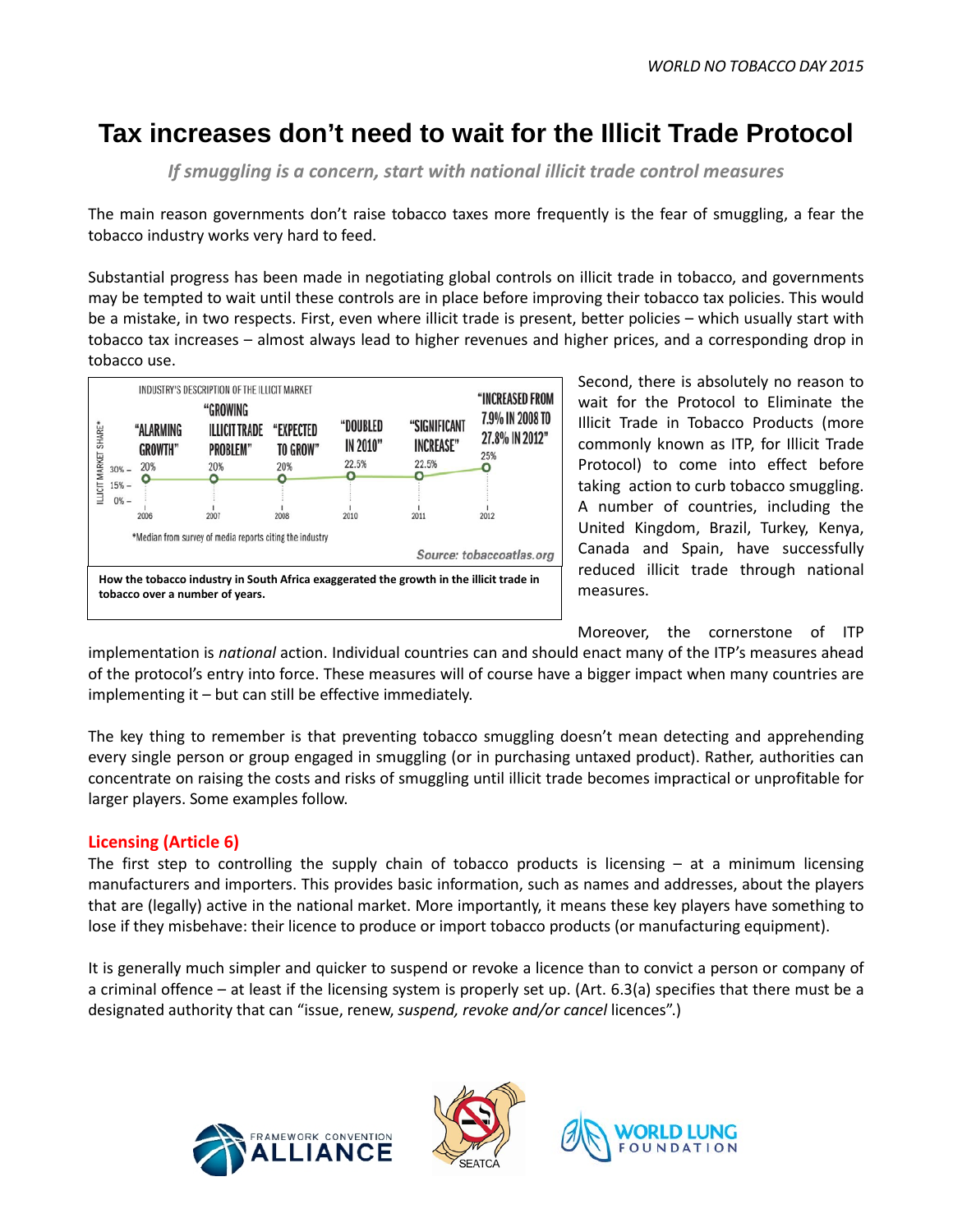#### **Due diligence** *(Article 7* – also known as "Know-yourcustomer" obligations)

Licensing is also the foundation for another important provision of the Protocol: due diligence. This means that the main players in the tobacco trade must run some basic checks on prospective buyers or suppliers of tobacco, tobacco products or manufacturing equipment. A key requirement is that they should deal only with licensed companies or persons.

These "know-your-customer" rules further require persons in the supply chain to check on their business partners: whether they have criminal records, what their bank accounts are, whether they are registered with tax authorities and so on.

"Know-your-customer" obligations work best in conjunction with "know-your-market" obligations (see Article 10 of the ITP – *Security and preventive measures*). That is, manufacturers and others should not be allowed to sell vast quantities of product in countries where they must know that domestic demand cannot possibly absorb them.

For example, a number of tobacco companies used to ship large quantities of cigarettes to Andorra, a tiny country with a population of less than 100,000. They had to know that most, if not all, of these cigarettes would end up on black markets in other, larger countries. This type of transaction should be illegal.

## **The Illicit Trade Protocol to the FCTC**

- The WHO Framework Convention on Tobacco Control (FCTC), which came into effect in 2005, includes an article, Article 15, about controlling illicit trade. This already requires "effective" measures to ensure that all tobacco product packaging is marked, which will to Parties to figure out where the products are from.
- $\checkmark$  Because of the complexity of illicit trade, Parties decided to negotiate a protocol, or sub-treaty, specifically on the topic. Formal negotiations lasted from 2008 to 2012, leading to the ITP, which was adopted by the FCTC Conference of the Parties in November 2012.
- $\checkmark$  54 FCTC Parties signed the Protocol; at last report, 7 had become Parties to the Protocol (by ratification).
- $\checkmark$  The ITP will come into effect 90 days after there are 40 Parties.
- The first Meeting of the Parties to the Protocol is to be held immediately before or after the first session of the FCTC Conference of the Parties that falls after the Protocol comes into effect.

## **Tracking and tracing** *(Article 8)*

The flagship measure in the Protocol is the establishment of a global tracking and tracing regime – made up of national and/or regional systems that talk to each other via a "global information-sharing focal point".



**A tax stamp on a cigarette pack in Turkey**

The logic is simple: when product that is suspected of being untaxed (or illegal in some other way) is discovered, authorities want to know where it came from, and in particular where it was first diverted from legal into illegal channels. (This is *tracing*.) And when they suspect a manufacturer, importer or wholesaler of selling into the black market, they want to be able to follow a particular shipment from start to finish in hopes of catching people in the act of diversion (this is *tracking*.)

To achieve this, Parties need to require "unique, secure and nonremovable identification markings" (such as tax stamps with security features, like those on bank notes, to prevent copying/counterfeiting). These markings need to include, or be linked (via a database of some kind) to information about the manufacturer and shipment. Ideally, the